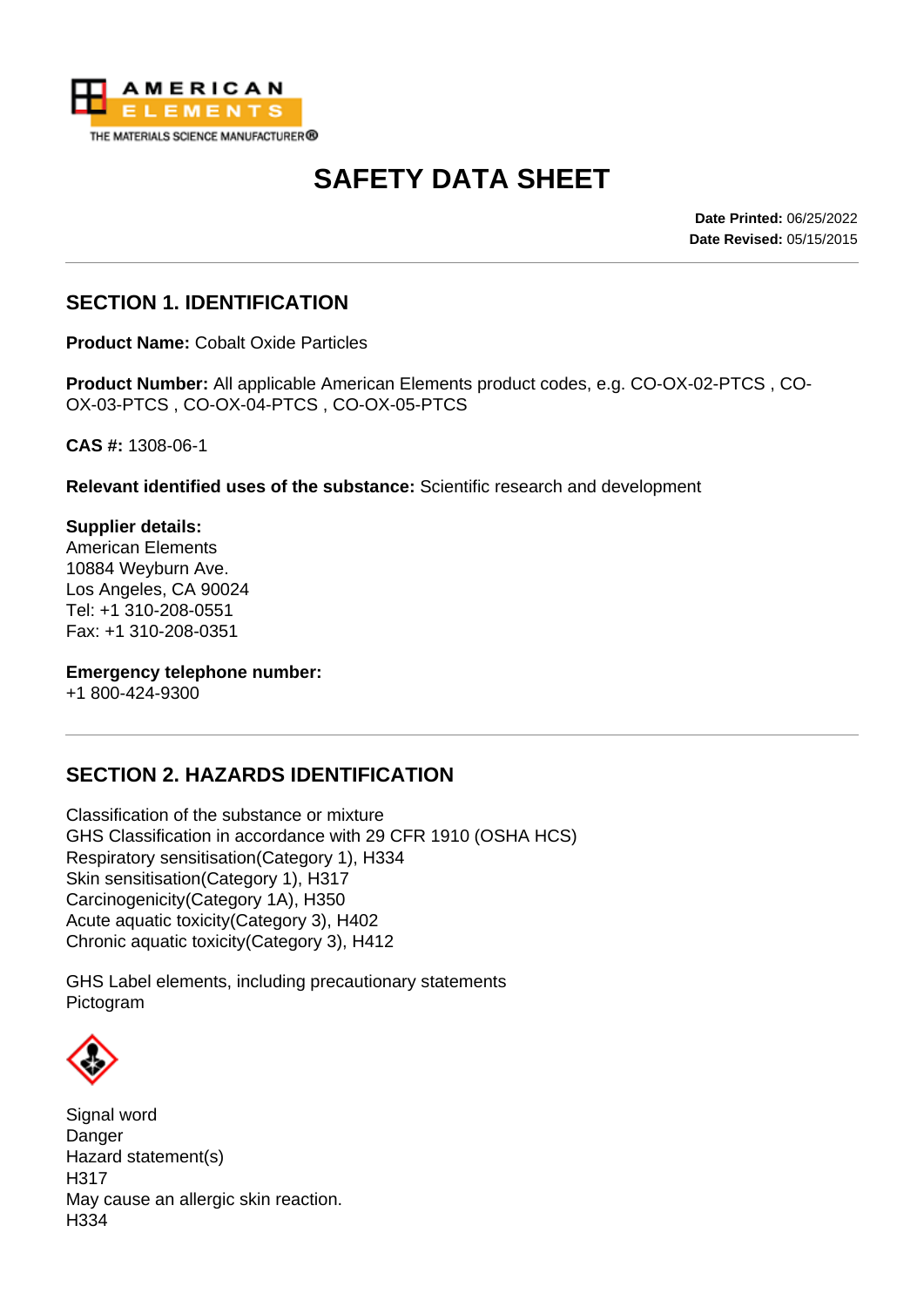May cause allergy or asthma symptoms or breathing difficulties if inhaled. H350 May cause cancer. H412 Harmful to aquatic life with long lasting effects. Precautionary statement(s) P201 Obtain special instructions before use. P202 Do not handle until all safety precautions have been read and understood. P261 Avoid breathing dust/ fume/ gas/ mist/ Vapors/ spray. P272 Contaminated work clothing should not be allowed out of the workplace. P273 Avoid release to the environment. P280 Wear protective gloves/ protective clothing/ eye protection/ face protection. P285 In case of inadequate ventilation wear respiratory protection. P302 + P352 IF ON SKIN: Wash with plenty of soap and water. P304 + P341 IF INHALED: If breathing is difficult, remove victim to fresh air and keep at rest in a position comfortable for breathing. P308 + P313 IF exposed or concerned: Get medical advice/ attention. P333 + P313 If skin irritation or rash occurs: Get medical advice/ attention. P363 Wash contaminated clothing before reuse. P405 Store locked up. P501 Dispose of contents/ container to an approved waste disposal plant. Hazards not otherwise classified (HNOC) or not covered by GHS-none

# **SECTION 3. COMPOSITION/INFORMATION ON INGREDIENTS**

Substances Formula: Co3O4 Molecular weight: 240.80 g/mol CAS-No.: 1308-06-1 Component Tricobalt tetraoxide Classification Resp. Sens.1; Aquatic Acute 3; Aquatic Chronic 3; H334, H412 **Concentration**  $\leq$  = 100% Component Nickel monoxide Classification Skin Sens.1; Carc.1A; STOT RE1; Aquatic Chronic 4; H317, H350, H372, H413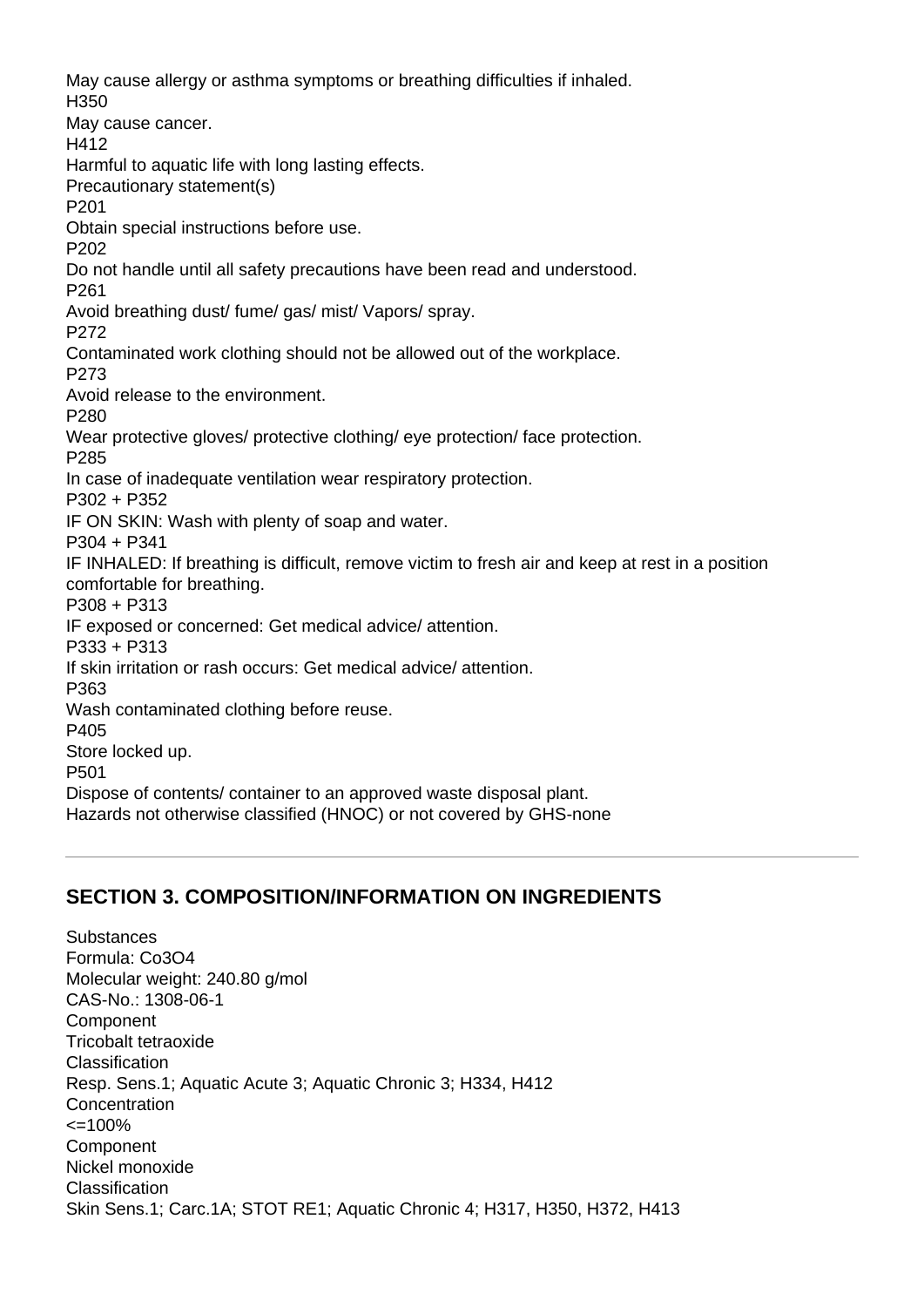# **SECTION 4. FIRST AID MEASURES**

Description of first aid measures

General advice

Consult a physician. Show this safety data sheet to the doctor in attendance.

Move out of dangerous area.

If inhaled

If breathed in, move person into fresh air. If not breathing, give artificial respiration. Consult a physician.

In case of skin contact

Wash off with soap and plenty of water. Consult a physician.

In case of eye contact

Flush eyes with water as a precaution.

If swallowed

Never give anything by mouth to an unconscious person. Rinse mouth with water. Consult a physician. Most important symptoms and effects, both acute and delayed

The most important known symptoms and effects are described in the labelling (see section 2) and/or in section 11

Indication of any immediate medical attention and special treatment needed No data available

# **SECTION 5. FIREFIGHTING MEASURES**

Extinguishing media Suitable extinguishing media Use water spray, alcohol resistant foam, dry chemical or carbon dioxide. Special hazards arising from the substance or mixture Cobalt/cobalt oxides Advice for firefighters Wear self-contained breathing apparatus for firefighting if necessary. Further information No data available

# **SECTION 6. ACCIDENTAL RELEASE MEASURES**

Personal precautions, protective equipment and emergency procedures

Use personal protective equipment. Avoid dust formation. Avoid breathing Vapors, mist or gas. Ensure adequate ventilation. Evacuate personnel to safe areas. Avoid breathing dust.

For personal protection see section 8.

Environmental precautions

Prevent further leakage or spillage if safe to do so. Do not let product enter drains. Discharge into the environment must be avoided.

Methods and materials for containment and cleaning up

Pick up and arrange disposal without creating dust. Sweep up and shovel. Keep in suitable, closed containers for disposal.

Reference to other sections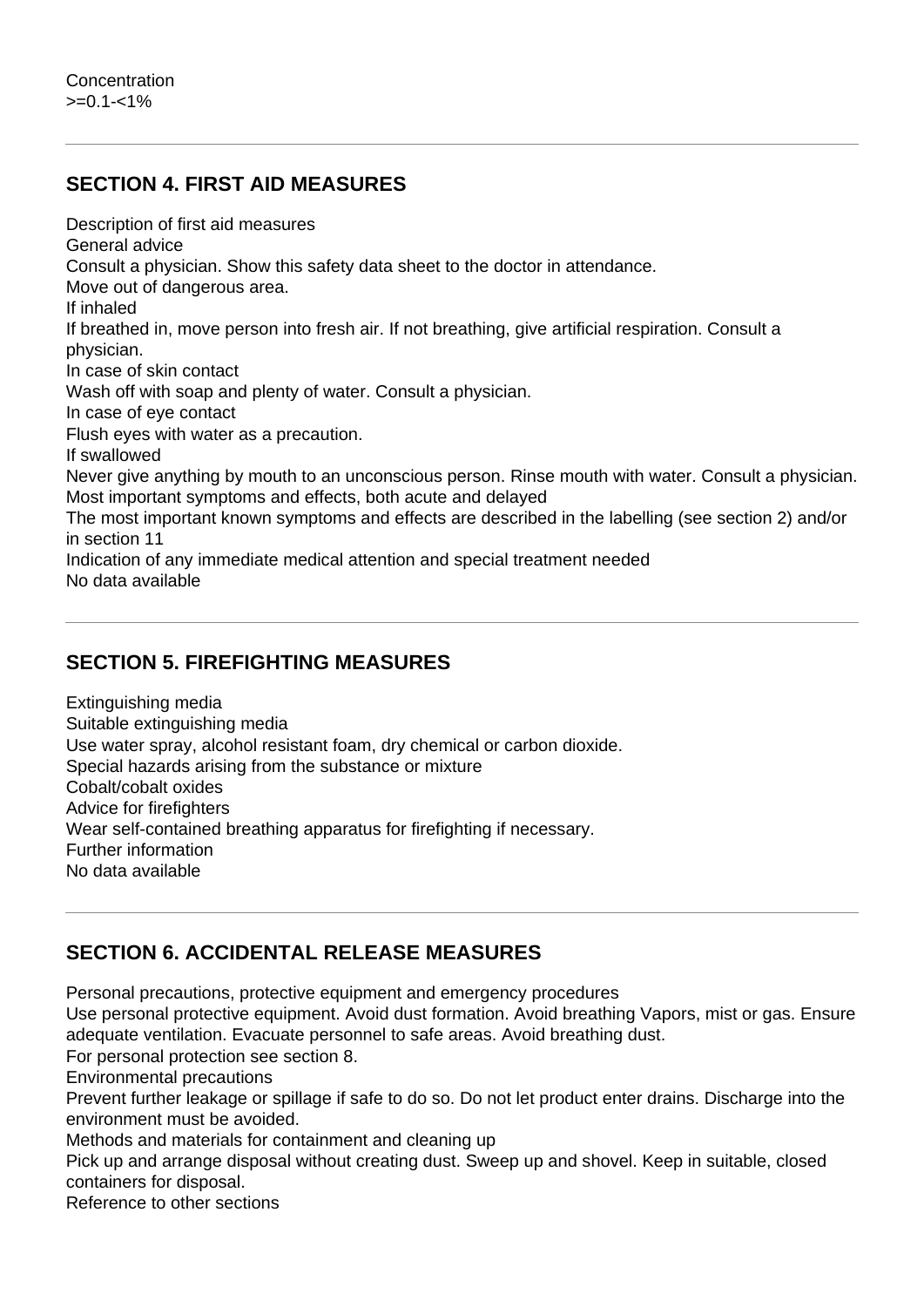# **SECTION 7. HANDLING AND STORAGE**

Precautions for safe handling

Avoid contact with skin and eyes. Avoid formation of dust and aerosols.

Further processing of solid materials may result in the formation of combustible dusts. The potential for combustible dust formation should be taken into consideration before additional processing occurs. Provide appropriate exhaust ventilation at places where dust is formed.

For precautions see section 2.

Conditions for safe storage, including any incompatibilities

Keep container tightly closed in a dry and well-ventilated place.

hygroscopic Keep in a dry place.

Storage class (TRGS 510): Non-combustible, acute toxic Cat.3 / toxic hazardous materials or hazardous materials causing chronic effects

Specific end use(s)

Apart from the uses mentioned in section 1 no other specific uses are stipulated

# **SECTION 8. EXPOSURE CONTROLS/PERSONAL PROTECTION**

Exposure controls

Appropriate engineering controls

Handle in accordance with good industrial hygiene and safety practice. Wash hands before breaks and at the end of workday.

Personal protective equipment

Eye/face protection

Face shield and safety glasses Use equipment for eye protection tested and approved under appropriate government standards such as NIOSH (US) or EN 166(EU).

Skin protection

Handle with gloves. Gloves must be inspected prior to use. Use proper glove removal technique (without touching glove's outer surface) to avoid skin contact with this product. Dispose of contaminated gloves after use in accordance with applicable laws and good laboratory practices. Wash and dry hands.

Full contact

Material: Nature latex/chloroprene Minimum layer thickness: 0.6 mm Break through time: > 480 min Splash contact Material: Nature latex/chloroprene Minimum layer thickness: 0.6 mm Break through time: > 480 min

EN374

If used in solution, or mixed with other substances, and under conditions which differ from EN 374, contact the supplier of the CE approved gloves.

This recommendation is advisory only and must be evaluated by an industrial hygienist and safety officer familiar with the specific situation of anticipated use by our customers. It should not be construed as offering an approval for any specific use scenario. Body Protection

Complete suit protecting against chemicals, The type of protective equipment must be selected according to the concentration and amount of the dangerous substance at the specific workplace. Respiratory protection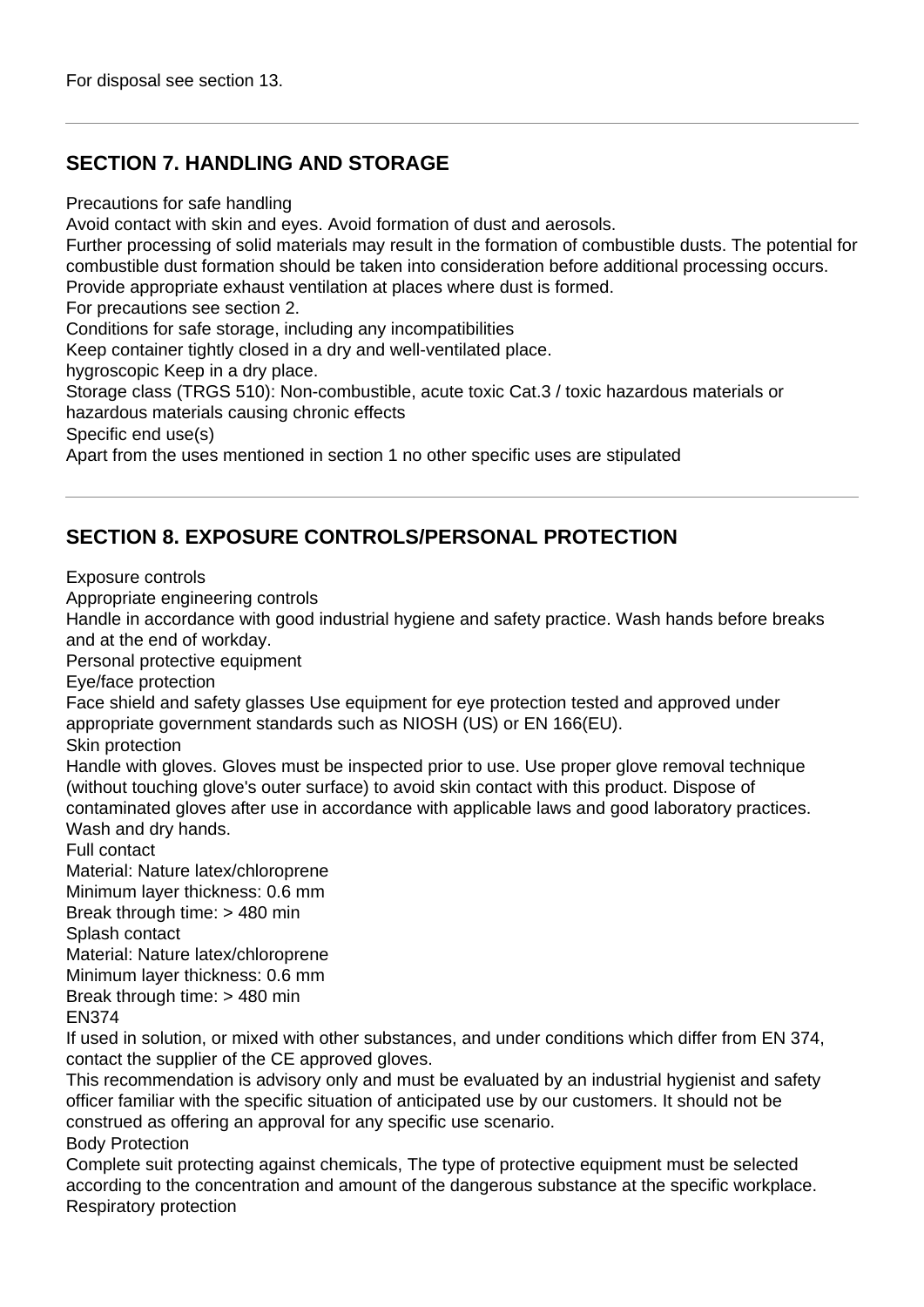Where risk assessment shows air-purifying respirators are appropriate use a full-face particle respirator type N100 (US) or type P3 (EN 143) respirator cartridges as a backup to engineering controls. If the respirator is the sole means of protection, use a full-face supplied air respirator. Use respirators and components tested and approved under appropriate government standards such as NIOSH (US) or CEN (EU).

Control of environmental exposure

Prevent further leakage or spillage if safe to do so. Do not let product enter drains. Discharge into the environment must be avoided.

## **SECTION 9. PHYSICAL AND CHEMICAL PROPERTIES**

Information on basic physical and chemical properties Appearance Form: Powder or solid in various forms Colour: black Odor No data available Odor Threshold No data available pH No data available Melting point/freezing point Melting point/range: 895 °C (1,643 °F)-lit. Initial boiling point and boiling range No data available Flash point No data available Evaporation rate No data available Flammability (solid, gas) No data available Upper/lower flammability or explosive limits No data available Vapor pressure No data available Vapor density No data available Relative density 6.11 g/mL at 25 °C (77 °F) Water solubility 0.00156 g/l at 20 °C (68 °F)-OECD Test Guideline 105-slightly soluble Partition coefficient: n-octanol/water No data available Auto-ignition temperature No data available Decomposition temperature  $> 900$  °C ( $> 1.652$  °F)-Viscosity No data available Explosive properties No data available Oxidizing properties No data available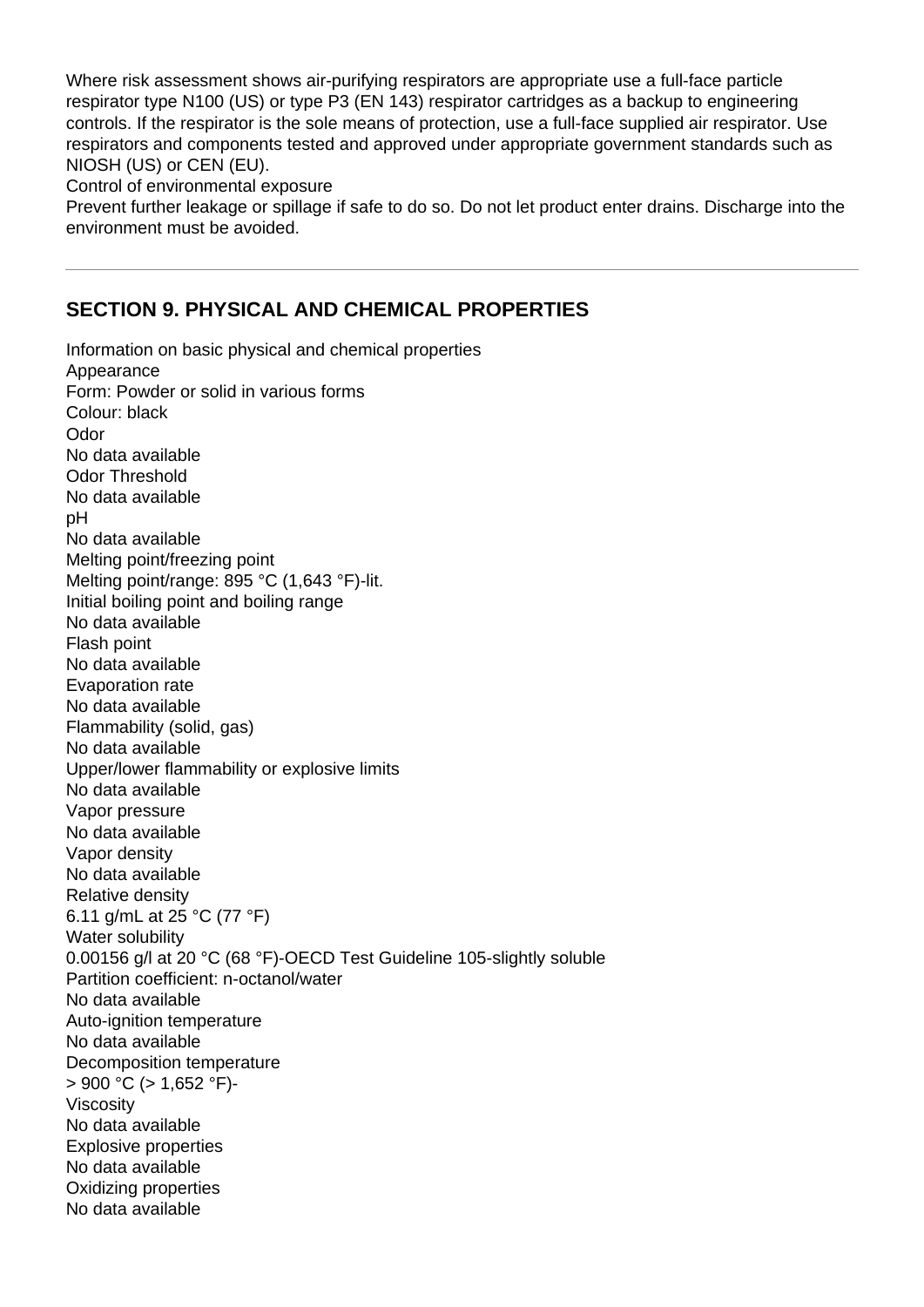Other safety information Bulk density 0.78 g/l

#### **SECTION 10. STABILITY AND REACTIVITY**

**Reactivity** No data available Chemical stability Stable under recommended storage conditions. Possibility of hazardous reactions No data available Conditions to avoid Avoid moisture. Incompatible materials Reducing agents Hazardous decomposition products Other decomposition products-No data available In the event of fire: see section 5

#### **SECTION 11. TOXICOLOGICAL INFORMATION**

Information on toxicological effects Acute toxicity LD50 Oral-Rat-male and female-> 5,000 mg/kg(OECD Test Guideline 401) LC50 Inhalation-Rat-4 h-> 5.06 mg/l(OECD Test Guideline 436) LD50 Dermal-Rat-male and female-> 2,000 mg/kg(OECD Test Guideline 402) No data available Skin corrosion/irritation Skin-Rat Result: No skin irritation Serious eye damage/eye irritation Eyes-Rabbit Result: No eye irritation (OECD Test Guideline 405) Respiratory or skin sensitisation in vivo assay-Mouse Result: Does not cause skin sensitisation. (OECD Test Guideline 429) Germ cell mutagenicity No data available in vitro assay mouse lymphoma cells Result: negative OECD Test Guideline 475 Rat-male and female Result: negative **Carcinogenicity** IARC: 1-Group 1: Carcinogenic to humans(Nickel monoxide) NTP: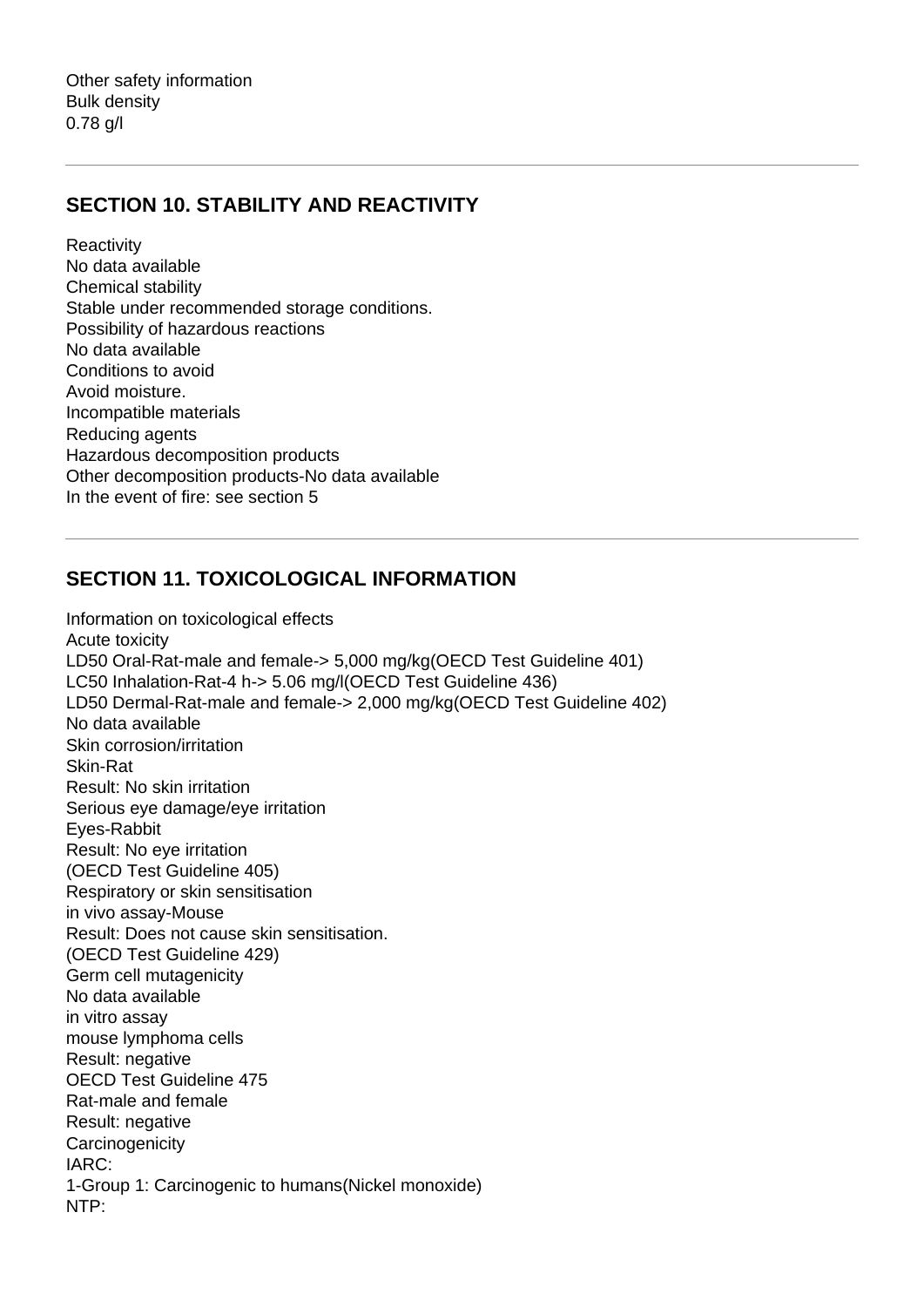Known to be human carcinogen(Nickel monoxide) OSHA: No component of this product present at levels greater than or equal to 0.1% is identified as a carcinogen or potential carcinogen by OSHA. Reproductive toxicity No data available Specific target organ toxicity -single exposure No data available Specific target organ toxicity -repeated exposure No data available Aspiration hazard No data available Additional Information RTECS: Not available Effects due to ingestion may include:, Burning pain in mouth, throat and stomach., Prolonged or repeated exposure may cause:, Fatigue, Cardiac irregularities, Convulsions, Vomiting. Stomach-Irregularities-Based on Human Evidence Stomach-Irregularities-Based on Human Evidence Stomach-Irregularities-Based on Human Evidence(Nickel monoxide)

# **SECTION 12. ECOLOGICAL INFORMATION**

**Toxicity** Toxicity to daphnia and other aquatic invertebrates EC50-Daphnia magna (Water flea)-> 136 mg/l-48 h Toxicity to algae EC50-Pseudokirchneriella subcapitata (green algae)-88 mg/l-72 h Persistence and degradability No data available Bioaccumulative potential Mobility in soil No data available Results of PBT and vPvB assessment PBT/vPvB assessment not available as chemical safety assessment not required/not conducted Other adverse effects An environmental hazard cannot be excluded in the event of unprofessional handling or disposal. Harmful to aquatic life with long lasting effects.

# **SECTION 13. DISPOSAL CONSIDERATIONS**

Waste treatment methods Product Offer surplus and non-recyclable solutions to a licensed disposal company. Contact a licensed professional waste disposal service to dispose of this material. Dissolve or mix the material with a combustible solvent and burn in a chemical incinerator equipped with an afterburner and scrubber. Contaminated packaging Dispose of as unused product.